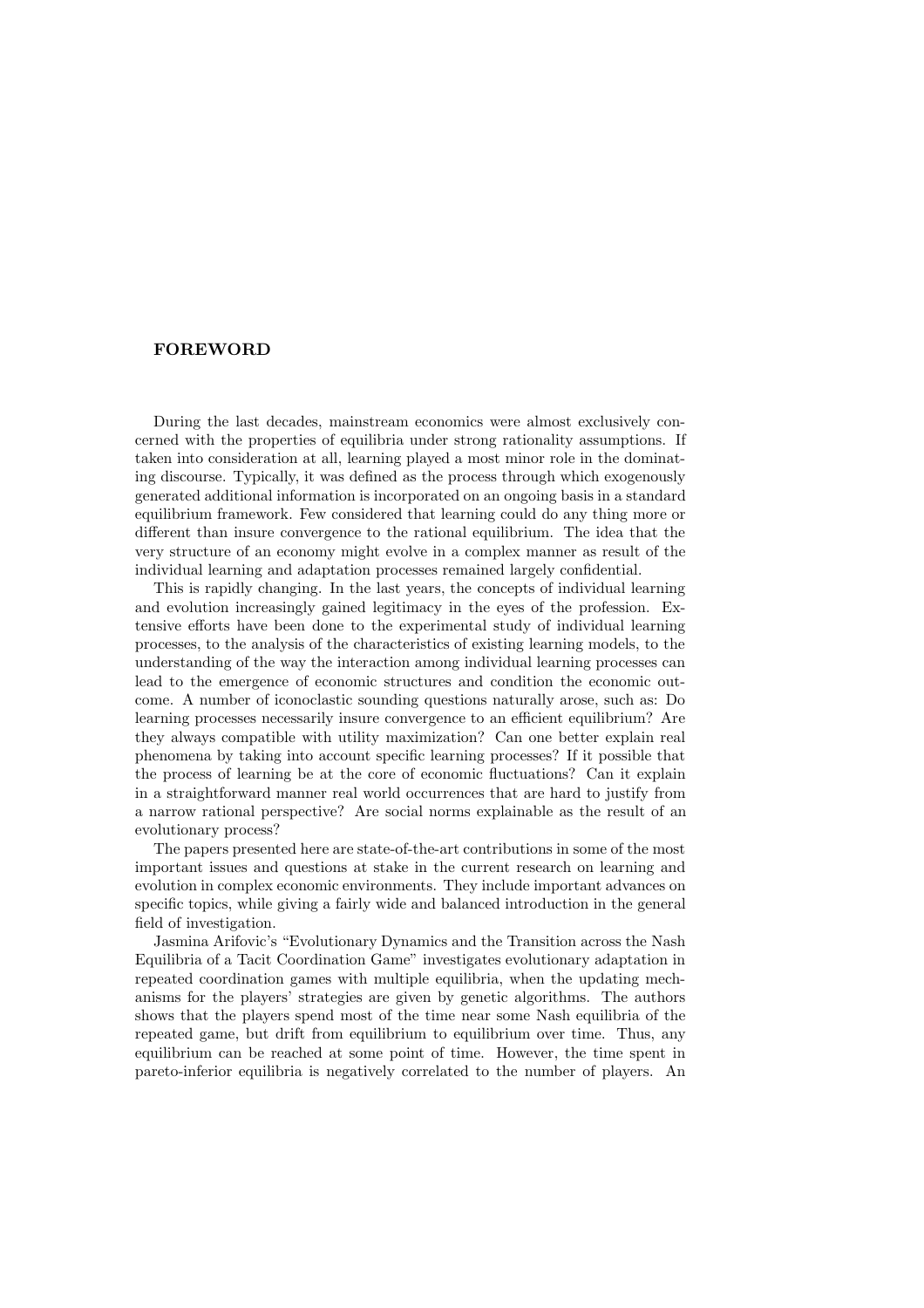## VI Foreword

important contribution of the paper is that it provides a basis for modeling the emergence of fluctuations and transitions in individual agents expectations. These, in turn, may generate permanent sustained fluctuations at the macro-level that are not caused by exogenous changes in fundamentals but result from endogenous changes in expectations. These results are obtained without recourse to the unrealistically strong assumptions on expectation coordination found  $e.g.$  in the sunspot literature. Moreover, the model appears to better capture features of the experimental findings in coordination games than previous models based on evolutionary game theory and adaptive behavior.

In "Implications of routine-based learning for decision making", Thomas Brenner interrogates the properties of learning procedures when the agents have a fixed model of the situation they are facing, but insufficient knowledge about the usefulness of different actions. Does this type of learning converge or not to utilitymaximizing behavior? What are the characteristics of the learning process that can explain a possible failure to converge? To answers these and related questions, Brenner considers a situation where N individuals repeatedly play on identical multi-arm bandits. These individuals adjust their behavior over time by using some combination of the principal learning routines encountered in the literature – variation, satisficing, imitation, collection of experiences. Thus, although the individual outcomes and payoffs following a given decision are not influenced by the previous and current choices made by others, the decisions themselves may. Some strong results of the paper are that variation precludes convergence to a unique choice of action by all individuals. On the other hand, satisficing, imitation, and collection of experience may lead all agents to choose the same non-optimal action. In many instances, the results are not compatible with the expected utility maximizing hypothesis. Conversely, it is possible to delineate restrictions on the learning situation under which expected utility maximization appears a satisfactory approximation of routine based learning.

The paper by Herbert Dawid and W. Bentley MacLeod, "Holdup and the evolution of bargaining conventions" addresses a classical dilemma of industrial organization: In the absence of complete ex ante contracts to divide the surplus, any party investing in a joint venture may not capture all the increase in value from its investment and, thus, may have an incentive to invest less than collectively optimal. This inefficiency, however, would disappear if, e.g., there was a stable social norm blocking the distribution of any surplus whenever any of a party does not receive a fraction of the joint surplus sufficient to fully compensate its effort. Thus motivated, the main question studied by Dawid and MacLeod is whether the endogenous evolution of investment and bargaining behavior may lead to the emergence of stable efficient norms. The question was recently positively answered in the case where only one of the parties makes an investment. The authors show that this result does not extend to the case where both parties make complementary investments. This powerful conclusion is of great importance as it helps delineate conditions under which exogenously imposed legal institutions are necessary to insure efficient behavior. Moreover, it transcends the sole hold up problem by shedding new light on the properties of bargaining conventions and on the relationship between the Nash and endogenous bargaining solutions, among others.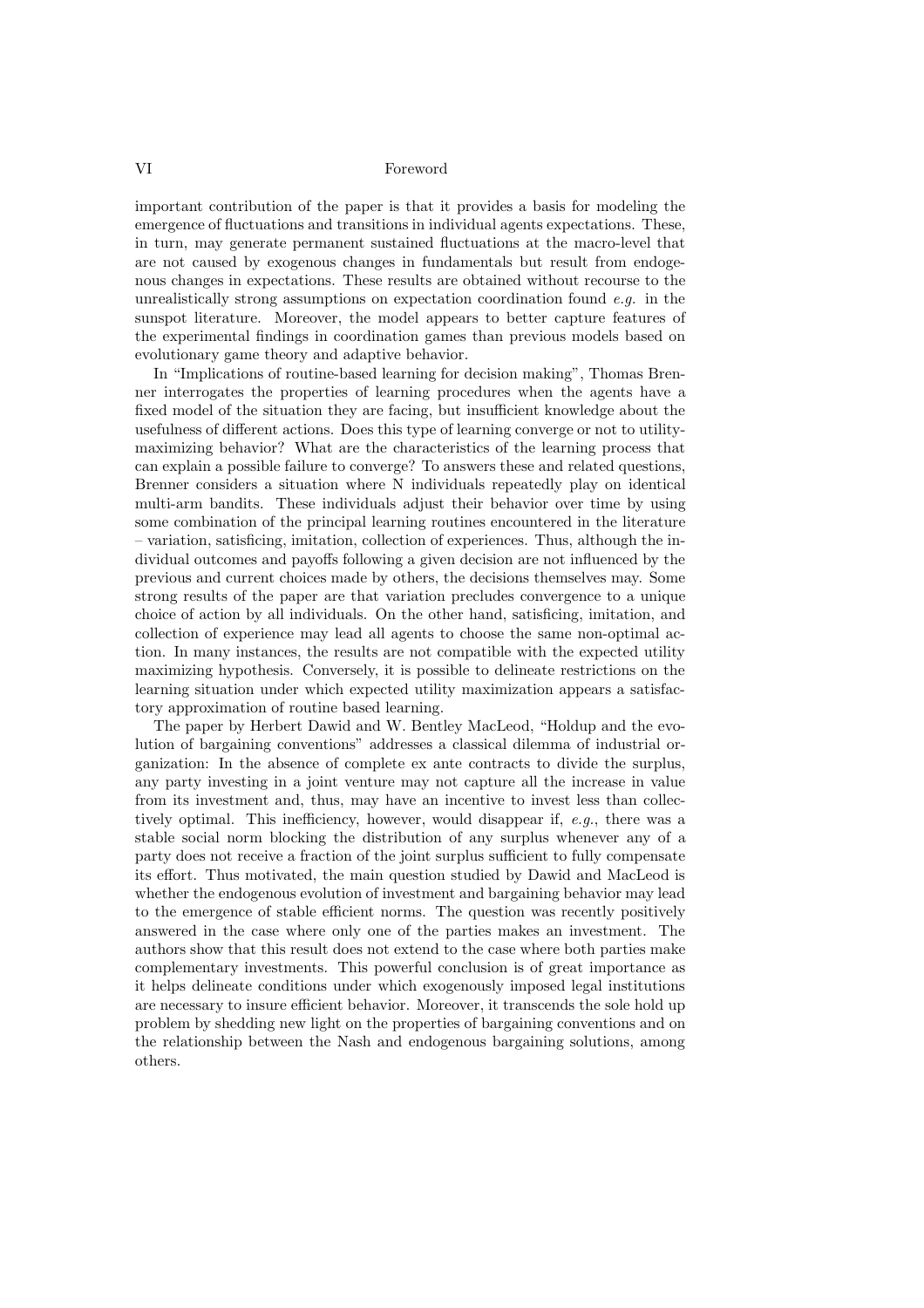Compared to exchanges in good and services markets, political exchanges are characterized by a weaker link between individual actions, political outcomes, and individual benefits. Possibly for that reason, models based on the standard rationality paradigm typically lead to counterfactual conclusions. In "An evolutionary model of voting", Juan D. Montoro-Pons and Miguel Puchades-Navarro present a model of voting behavior where the usual strong rationality assumptions are replaced by the hypothesis that the voters use a classifier system. That is, their voting behavior is represented by a system of conditional "IF (condition) THEN (vote)" rules. Several rules typically apply to a given IF condition. The classifier system implies that the agent will choose the rule to which it assigns the highest value, the fitness of the rule being a function of the experience that the agent had with this rule in the past. The model indicates that electoral participation is significantly affected by the population size, by the discounting, and by the perceived benefits of electoral participation. Moreover, the paper gives some insight on the possible link between alternative redistributive policies and political outcome, and suggests a rich rational basis for electoral abstention. The model appears to better capture stylized facts on voting behavior than the more traditional public choice models.

Nicolas Vriend, "A Model of Market-making" is concerned with a most fundamental problem in economics. Markets are not a priori primitives, but result from voluntary decisions by economic agents. To investigate the possible emergence and properties of a market when there is no exogenous intermediary or random matching mechanism to bring together buyers or sellers, Vriend considers a decentralized economy with a large number of buyers and sellers. There are many commodities, but each agent is interested in consuming only a few of them. Although there is no aggregate uncertainty (the aggregate demands  $e.g.$  are common knowledge) the agents do not have any spontaneous information about their respective characteristics. Thus, they do not know in advance whether or not interacting with another agent will lead to a fruitful exchange. However, agents may communicate with others, at a cost, and thus acquire information on the others. This creates the possibility of meeting potential trading partners. The analysis concentrates on the ways firms competes in this framework, and on the existence and properties of a symmetric Nash equilibrium in the firms strategies. A number of powerful and appealing results emerge, in particular that at the equilibrium typically each buyer has some monopsony, each seller some monopoly power: A firm can attract only a limited number of buyers, and a buyer can visit only a limited number of firms. More remotely, Vriend's model provides a most promising platform for investigating diverse important and little understood issues on the functioning of markets, such as the role of liquidity or the usefulness of middlemen.

In "Connecting adaptive behavior and expectations in models of innovation: The Potential Role of Artificial Neural Networks", Murat Yildizoglu critically reviews the way the expectations conditioning the R&D decisions of firms are modeled in most of the literature. He argues that an approach is needed that lies between the unrealistically strong a rational expectations hypothesis and the standard rule-based models where decision rules are either constant over time or evolve according to pure imitation-mutation dynamics, by combining backward